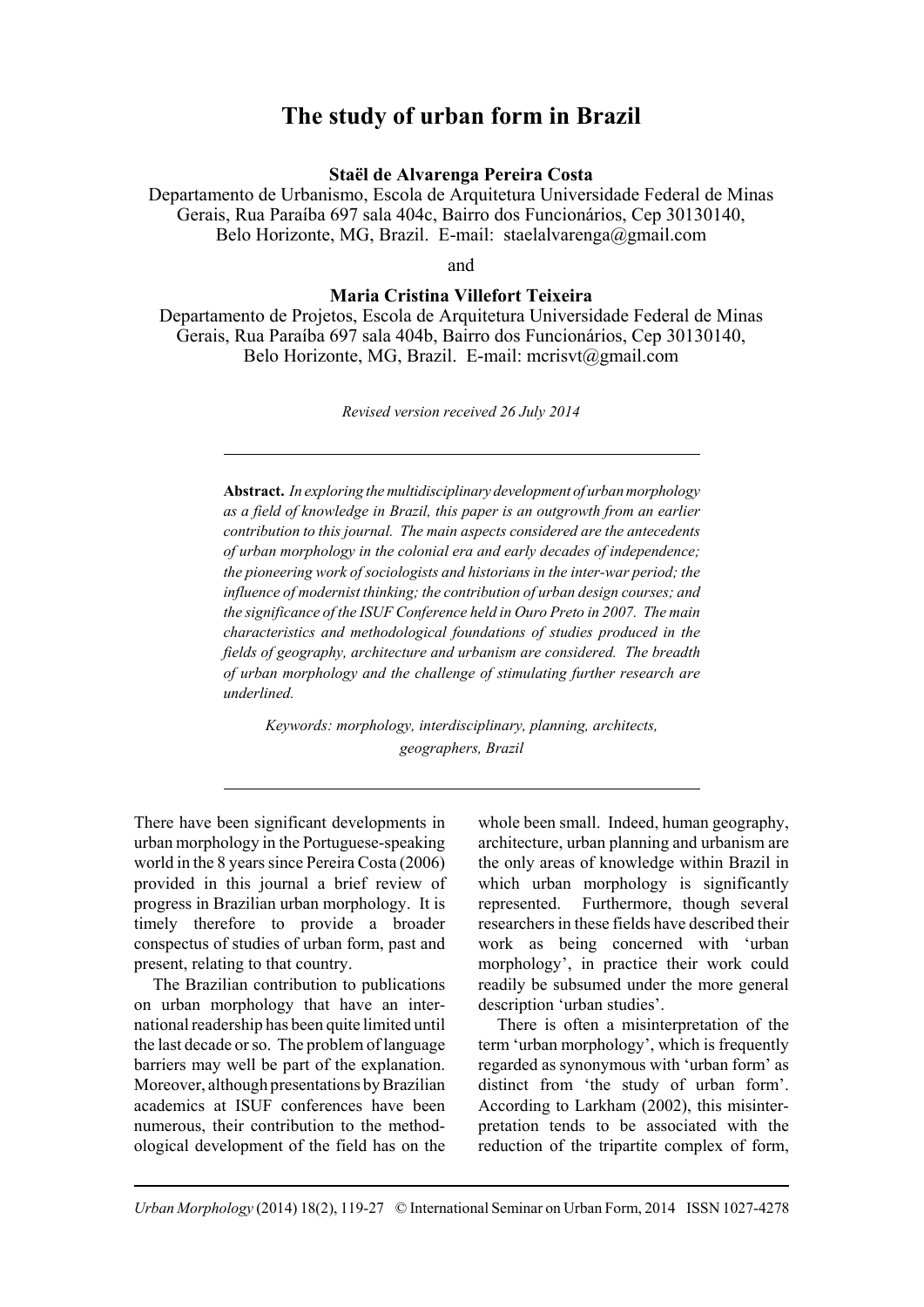function and historical development to a twodimensional static vision. It has often been observed in studies of urban form presented at ISUF conferences, and is by no means limited to those authored by Brazilians. However, in this paper leading urban morphological research in the strict sense of the term will be highlighted, including that on Brazilian cities by researchers based outside that country.

## **Antecedents of urban morphology**

The first records of Brazilian cities are to be found in the descriptions of foreign explorers who came to the country on voyages of scientific exploration promoted by the colonizing powers. They depicted the landscapes and customs of the colony, especially its cultural, historical, social and economic characteristics, notably in the form of paintings and drawings. These would later be presented in the artist/researcher's mother country as a vision of a new life and exotic wealth. A predominantly naturalistic view of the landscape can be observed in these records. There was little consideration given to the form of cities, reflecting the fact that the urban centres of the time were little more than villages, formed spontaneously and without formal structure.

Important individuals who carried out research during their travels in Brazil include the Dutch painter and botanist Albert Eckhout, who portrayed the landscapes and indigenous population of Pernambuco, in north-east Brazil, between 1637 and 1644; the German naturalist Humboldt, who explored South America and the Amazon region in the eighteenth century; the German painter Rugendas who, when visiting the country between 1822 and 1825, painted the coastal cities, especially Rio de Janeiro; the French naturalist Auguste Saint-Hilaire, who portrayed the provinces of Rio de Janeiro and Minas Gerais between 1816 and 1822; and Richard Burton (1976), who was responsible for revealing detailed features of Minas and Bahia, along the San Francisco River.

The English researcher and explorer

Marianne North is notable for her descriptions of the flora of Rio de Janeiro and Minas Gerais and her comparisons of the ways of life in cities in the mining regions of Brazil and the customs of English towns at the time (Gazzola, 2001). Such works made an important contribution to the study of the first Brazilian urban nuclei since, in the absence of maps, their reports and graphic illustrations provide clues to the character and development of these places.

#### **A conspectus of key research**

The first studies with significant contents that might be described as urban morphological were undertaken by sociologists and historians, such as Gilberto Freyre (1933) and Sergio Buarque de Hollanda (1936). But these descriptive studies of Brazilian customs and culture tended to consider social, economic and political aspects, rather than portraying the physical form of places.

Gilberto Freyre, in writing many articles about the country´s various ways of life, revealed the importance of the study of house types when analysing and understanding the formation of the individual and society. The identification of regional differences and the establishment of relationships between buildings and their surroundings were also highlighted in his work. He recognized different building types and used these as a basis for discussing the development of society in the nineteenth century, including the social antagonisms that existed. *Sobrados e mocambos* (Freyre, 1936) is a contribution to this analysis. It describes the beginnings of new types of urban living under a system of slavery; the plantation owning aristocrats who occupied houses in the city; the basic types of élite; and the slaves who left their quarters to dwell in shacks and hovels made of straw and mud in the poorest urban neighbourhoods. He describes how the cities of Recife, Rio de Janeiro, São Paulo and São Luís do Maranhão were constructed in the nineteenth century. Aragão (2011) comments that Freyre's work in some respects anticipates the study of urban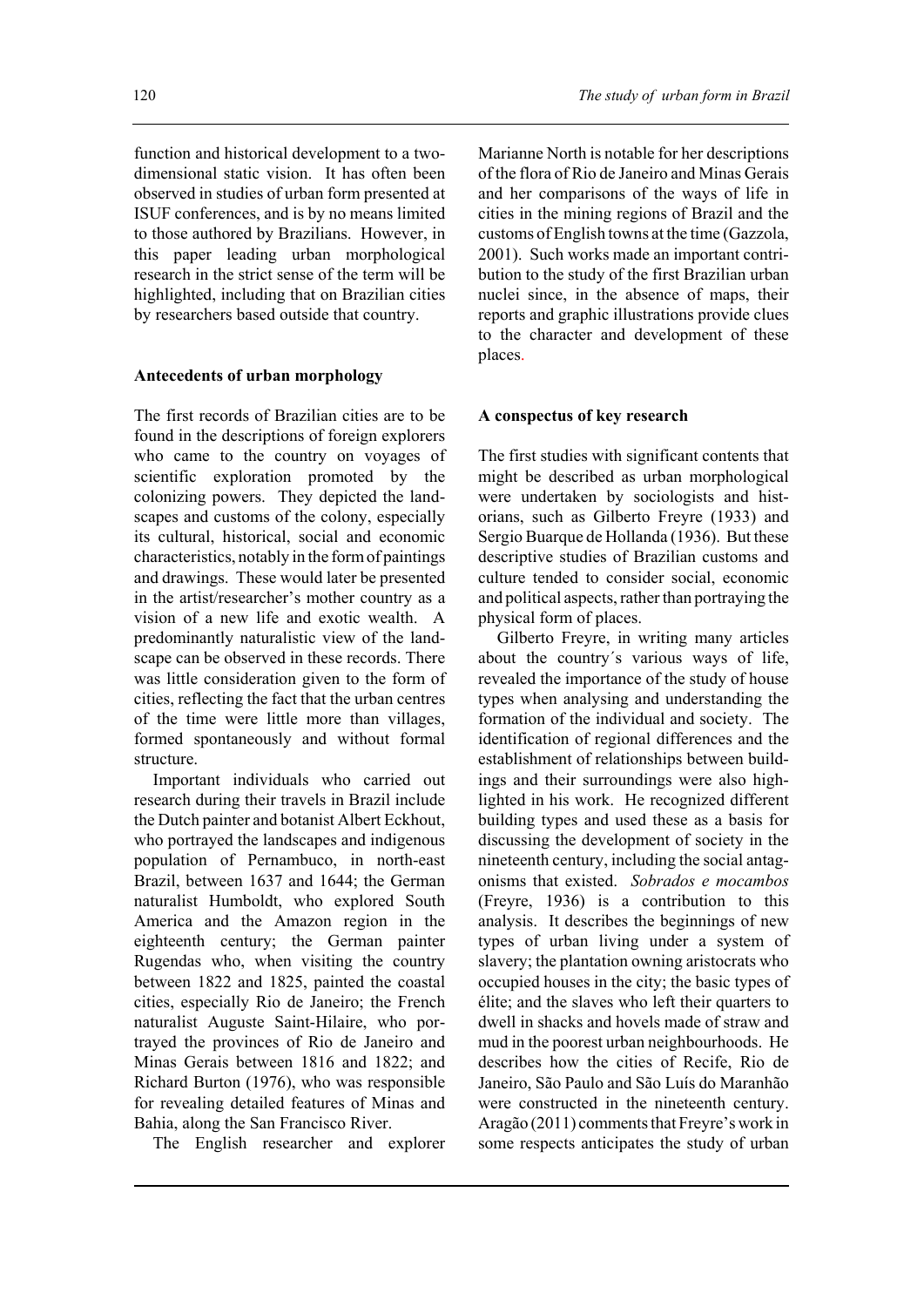form in Brazil as it was to develop in the postwar period, noting that it aids recognition of the varying character of places, their changes over time and, not least, the character of nineteenth-century house types.

In contrast, Buarque de Hollanda (1936) in *Raízes do Brasil* compares the principles underlying the early settlements, referring to these as the 'tiller' and the 'sower' (*ladrilhador e semeador*). The principle that underlies the formation of Spanish Latin American cities is referred to as the 'tiller', because it is founded on a plan. Cândido (1995) referred to this as 'an enterprise of reason' which took material form in the grid systems characteristic of Latin American cities at this time. This principle predominantly employs the straight line, which is fundamental to the Spanish method of planning cities. The Portuguese principle in contrast is referred to as the 'sower', alluding to the winding features that characterize the urban form, whose contours follow the indigenous landscape. This study was the forerunner of numerous investigations into the principles underlying the creation of Brazilian urban centres (Delson, 1997; Marx, 1991; Pessotti and Ribeiro, 2011; Smith, 1968).

A number of studies carried out by architects were influenced by French and German morphologists. These include the work of Lúcio Costa (1995) who investigated the Portuguese influence on Brazilian architecture and was also influenced by having studied under Marianno José Carneiro da Cunha Filho (1881-1946), a tenacious defender of Brazilian art (André, 2011). Marat-Mendes and Oliveira (2013) have drawn attention to Costa's presence in Portugal and his exchanges with Portuguese architects who were carrying out joint field work in the mining towns of the Brazilian interior (André, 2011). The collaborative surveys developed by Portuguese and Brazilian architects sought to establish principles and detailed typologies by observing the dimensions of buildings, construction technology, and other features. Another noteworthy figure was the architect Sylvio de Vasconcellos (1956), whose book *Villa Rica* reveals the social and physical environment and the components of urban structure. He also provided a thorough analysis of the building typologies developed during the colonial period of gold exploitation. Aspects related to façades, plans, interiors and construction techniques are all meticulously presented. Vasconcellos also worked with Costa at the local office of the Institute for National Heritage in Ouro Preto. Here they were able to develop studies of types of colonial towns in Minas Gerais and thus contribute to both the understanding of the building types and the colonial evolution of towns. In providing important observations on the origin of colonial urban settlements, Costa and Vasconcellos's work can be considered as a starting point for a series of surveys that remain relevant today.

The studies outlined thus far had as a major aim the typological development of housing in the country and the subsequent formation of urban fabric and structure. This trajectory was subsequently continued and further developed by academics from the School of Architecture at the Federal University of Minas Gerais. They also embarked on research that would strengthen one of the principal traditions of the school: the evolution of urban form and the typology of colonial mining towns. Among them was John Boltshauser (1968), who developed particularly innovative studies of the evolution of the Latin American metropolis, focusing on the role of legislation in the formation and transformation of cities. Similarly, from a historical perspective, Nestor Goulart Reis Filho (1968, 1970) mapped out the structure of the Brazilian city and its transformation over time, including the delimitation of plots, the location of houses on them, and their relationship to the street. His examination of urban form illustrates a process of evolution, starting with the initial occupation of urban centres.

#### **Modernism and the vicissitudes of research**

An important stage in the development of Brazil's urban form is highlighted by the models of the early-twentieth century city.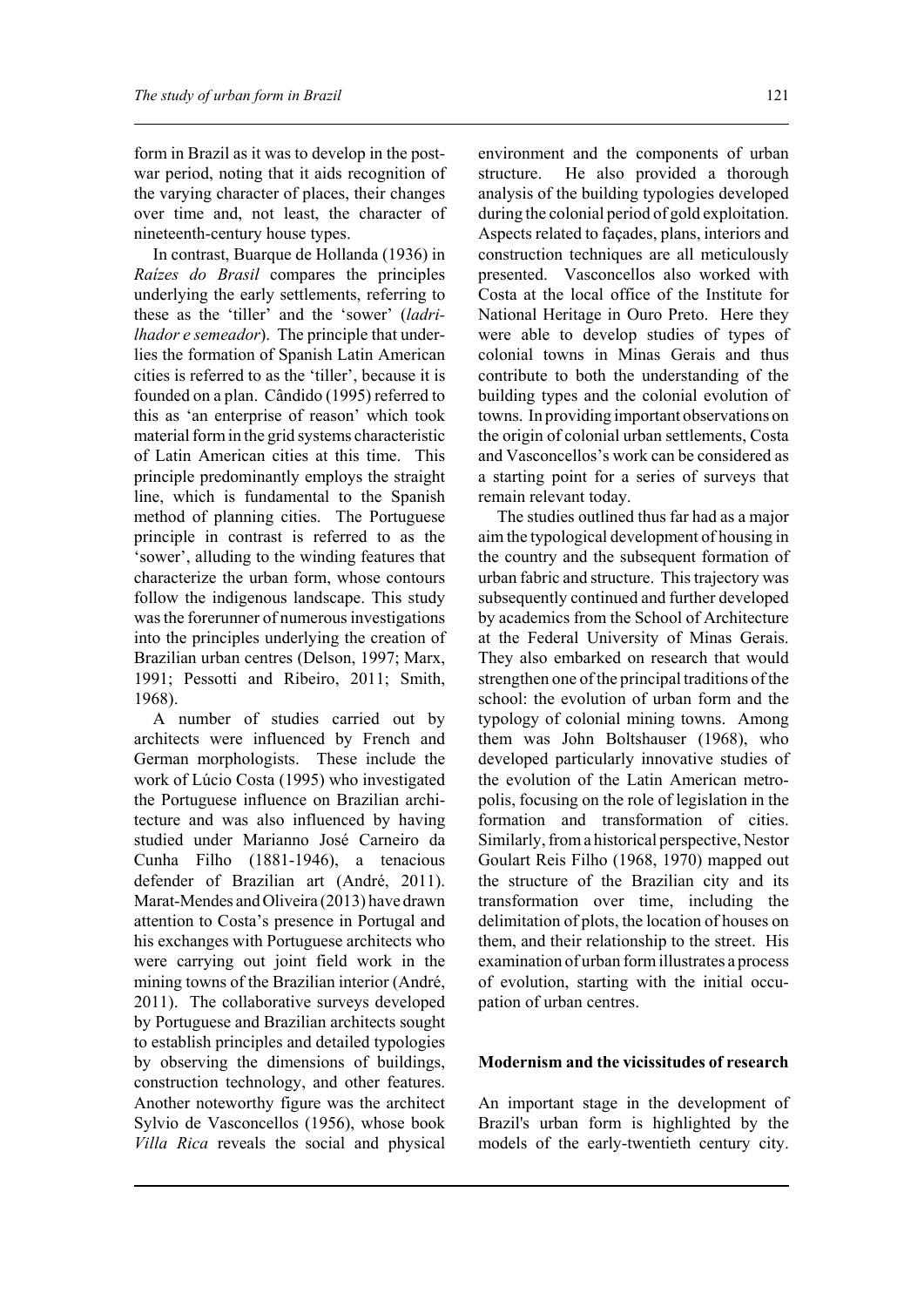Many of these planned cities were influenced by the construction of new state capitals and were inspired by the ideals of the garden city, the latter being adopted as the basis for the planning and development of residential neighbourhoods in major Brazilian cities. This period was also characterized by the urgent need for the provision of infrastructure and the consequent renewal projects which involved the widening of streets and construction of new residential areas (Andrade and Magalhães, 1989; Manso, 2001; Szmrecsányi and Ottoni, 1997).

The construction of Brasília in the midtwentieth century is an important example of the design and construction of a city that followed models of urban form based on a strong ideology: the modernist model was adopted by the government as a major reference in urban planning. Academic studies of the time reflected the influence of modernist ideology in many architecture courses, particularly focusing on the conception and construction of housing projects.

Two factors contributed to the search for new urban models in the 1960s. The first was the growth and expansion of large cities, which required planning solutions related to the provision of urban infrastructure, especially access to housing and health. Secondly, there was the lack of public investment in new plans for rapidly expanding cities at a time of particular need. The years of military dictatorship (1964-1984) further exacerbated the situation and were marked by disruption in universities and a decline in both scientific research and urban construction. Prominent academics were prevented from working and several research projects were aborted. Those who remained continued to teach but, under conditions of strict surveillance, produced little research.

At the same time, the dominating principles among geographers were provided by quantitative geography, conceived from an ideological commitment that served to justify capitalist expansion without expressing the essence of social reality in terms of space. Nevertheless, in all fields of knowledge the application of qualitative research, which sought to demonstrate new principles, resulted in better conditions in cities and for their inhabitants. Fields of knowledge started to develop that brought together aspects of economics, sociology and anthropology. This brought to attention the importance of emerging interdisciplinary exchanges between scholars, for example between geographers, philosophers, economists and planners. As a consequence, Henry Léfèbvre, Louis Althusser, Manuel Castells and Charles Bettelheim became influential in Brazilian research and were emblematic of the transformation of the social reality necessary for enhancing urban living conditions and alleviating socio-economic and regional disparities.

One of the researchers who rose to prominence at this time was the geographer Manuel Correia de Andrade (1963, 1976), whose work included research on urban development in Pernambuco. Pre-eminent in this period was Milton Santos. His book *Por uma geografia nova* (1978) portrayed the crisis in geography and favoured ideas for a pragmatic renewal of the discipline. He was concerned with the relationship between urban space and social factors and advocated the development of new concepts, reflecting his concern for the configuration and humanization of the city. Santos held the view that to nullify the powerful forces and adverse effects of globalization, namely homogenization and speculation, city planners should prioritize local and human dimensions. Furthermore, he believed that this emphasis could be extended to the regional and global spheres.

Within a further 2 decades the development of an increasing concern for the humanistic and cultural aspects of the city became evident. Lívia de Oliveira and Vicente Del Rio (1996), in collaboration with researchers at the University of San Carlos and the Federal University of Minas Gerais, presented a framework for the humanist school. Lucy Marion Machado (1988) was particularly concerned with the perception of the urban landscapes of São Paulo. The research on Paraná state by Linneu Bley (1982) derived its perspective on the city from paintings and works of art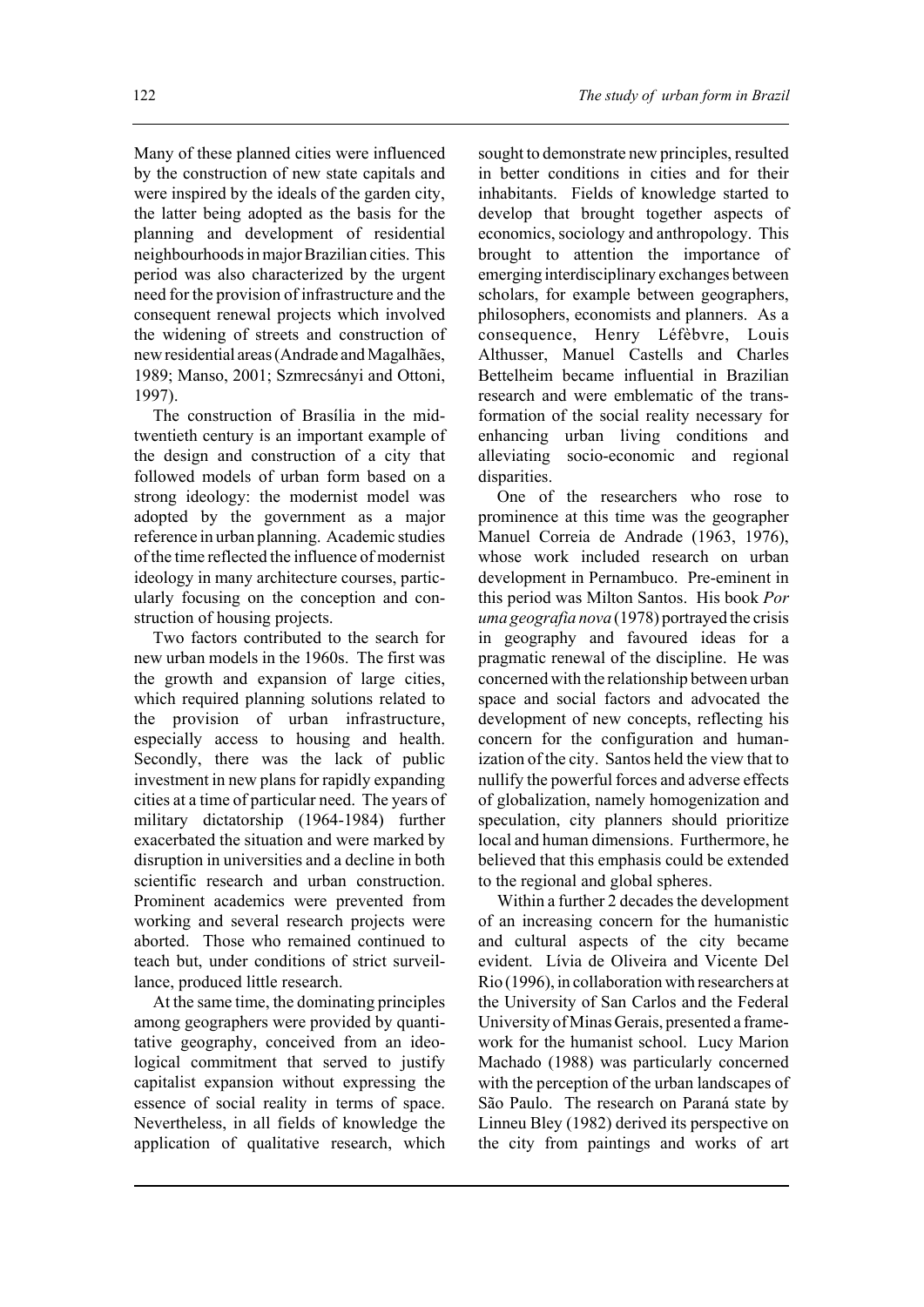produced in Curitiba. Conceptual work on the epistemology of perception – including drawing on urban geography – and on studies of the structure of medium-sized cities characterized the work of Oswaldo Bueno Amorim Filho and Sena Filho (2007). Further work in this field by Maria Elaine Kohlsdorf (1996) gave particular attention to the importance in understanding of urban form of appreciating the building in urban space.

The charismatic teacher and French cultural geographer, Paul Claval influenced a number of scholars in Brazil, including Roberto Lobato Correa (1989) of the Federal University of Rio de Janeiro. The latter developed studies related to the manifestations of culture, and the historian Mauricio Abreu (1987) portrayed the processes involved in the transformation of space in the city of Rio de Janeiro. Abreu's studies sought to investigate the division of urban land into plots, the emergence and spread of slums and the evaluation of urban policies.

#### **The contribution of urban design courses**

The 1980s had brought a new era, not only because several researchers returned from exile, but also because postgraduate courses were introduced. Studies of typologies and the evolution of urban form restarted under influences from Europe, Asia and America. The influence of the Conzenian British School of urban morphology (Whitehand, 2001) was evident, as was that of the Italian School (Caniggia and Maffei, 2001). However, the works of neither of these schools were cited as much as the widely translated studies by Aldo Rossi (1977), Lamas (1993) and Aymonino (1981).

The urban design course at Oxford Brookes University, England, has been noteworthy for its effects on both research and practice. Ivor Samuels, in particular, greatly influenced his Brazilian students and was responsible in large part for the creation of a new generation of urban morphologists in Brazil. These included Vicente Del Rio (1990), Humberto Yamack

(2003), Romulo Krafta (1986), Stael Pereira Costa (2003), Flávio Malta (2007) and Lélia de Vasconcellos (2011), all of whom developed urban morphology in both research and as the basis for practice. The ideas arising from this methodology were discussed initially at the University of Brasília in seminars on urban design (Turkienicz, 1984), where themes related to urban morphology and urbanism were also developed by Holanda (2000) and Kohlsdorf (1996). Presentations at these seminars contributed to the consolidation of different research fields and continue to influence major lines of thought.

#### **Four lines of research**

The continuing concern with settlement history is often associated with the preservation of individual monuments. However, a broader view of urban and cultural heritage began in the last decade of the twentieth century, leading to concern about the development of historical sites (Castriota, 1998; Gunn, 2009; Reis Filho, 2000; Toledo, 1996).

A different line of research is associated with the group initially co-ordinated by Carlos Nelson Ferreira dos Santos (1984), which highlighted the importance of identifying the subdivision of plots and the form of spontaneously-developed settlements. He describes the layout of streets in relation to topography and constructions erected by local people. This important line of research focuses on identifying the patterns of urban fabric necessary for the maintenance of social groups on a particular site. Such work culminates in the description of the general morphological characteristics of slums and private plots. Pereira Costa (1986) and others have attempted to identify the existing features of such slums and favelas in order to maintain their character and allow residents to both remain in a familiar environment (Magalhães and Ferraz, 2004) and maintain their traditional customs and community.

In relation to the study of housing, discussions arising out of the work of Ermínia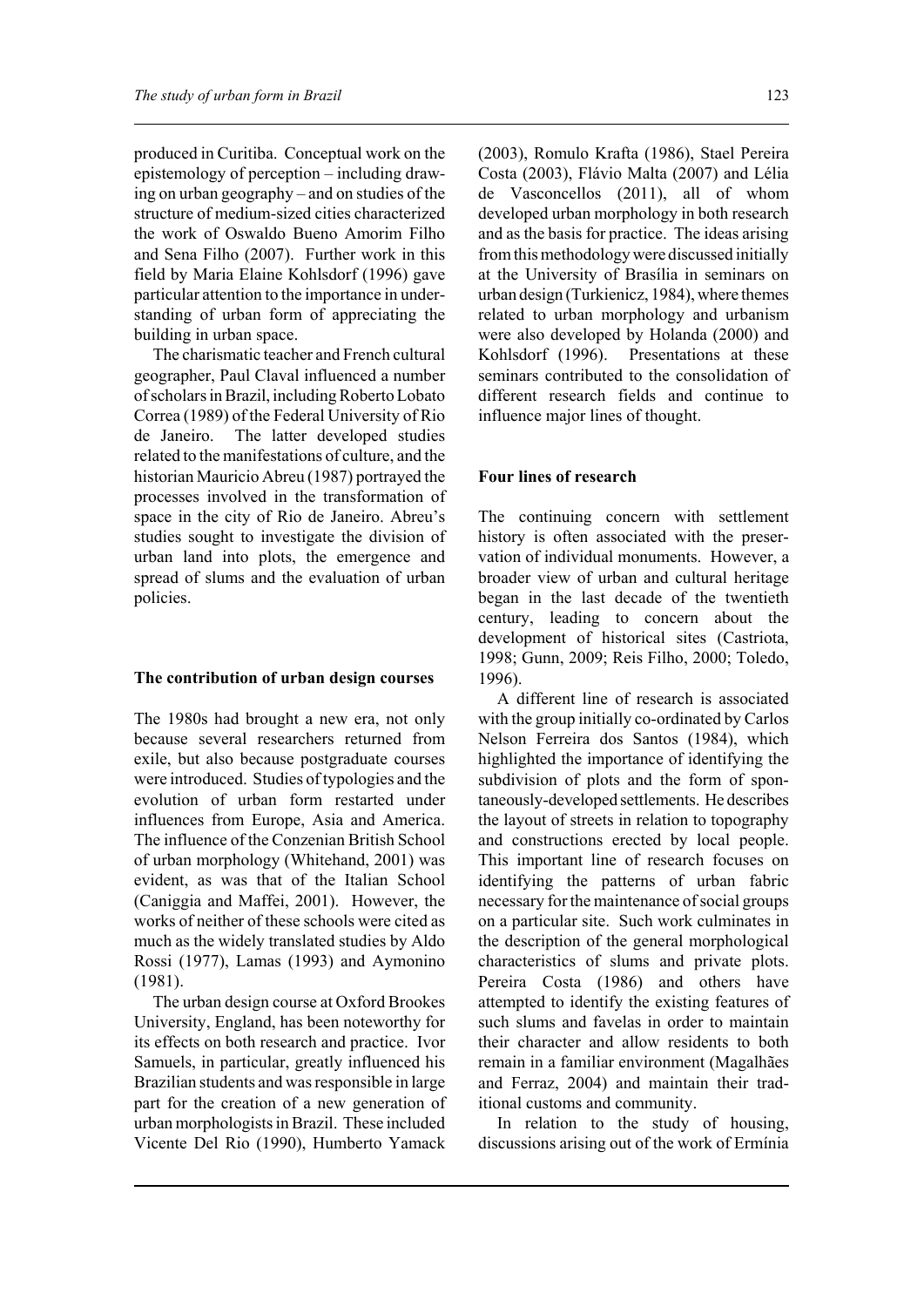Maricato (1979, 2001), Raquel Rolnik (2005) and Nabil Bonduki (1998) have contributed to the formation of new approaches to houses and the right to citizenship. In addition they have demonstrated techniques and construction methods that have resulted in new housing schemes that were made possible by the formalization of land property rights. Recent studies have also analysed how tenants of housing schemes have tended to favour privatized house types and communal spaces, thus contravening the precepts underpinning housing policies and schemes in Brazil (Teixeira, 2004).

A yet further line of research is concerned with new urban forms and especially the impact of new settlements on the landscape. This type of analysis focuses on the subdivision of land, the creation of different types of plot and the visible results in private and public open spaces, including parks. Studies developed by a national research network on systems of open spaces and the constitution of the contemporary Brazilian public sphere (Macedo, 1999) are those that come closest to traditional morphological studies.

# **The ISUF Conference of 2007**

The successful hosting of the ISUF Conference in the city of Ouro Preto, Brazil in 2007 was a landmark in the development of studies and research on urban form in Brazil. The large number of proposals for submissions of papers was indicative of both the interest in urban morphology and the attractiveness of an emblematic city. Analysis of the list of those attending revealed the wide participation of Brazilian architects and planners, as well as historians, geographers and sociologists.

However, despite the interest that was generated, it would be hard to conclude that the conference marked a major acceleration in significant urban morphological research in Brazil. Arguably this relates at least in part to the limited attention that was given by Brazilian contributors to concepts and methods. Only about 10 per cent of their papers were primarily methodological. Most

of these used the methods of space syntax (Hillier and Hanson, 1984), developed at the Universities of Brasília (Holanda, 2000), Recife (Amorim and Griz, 2008), Porto Alegre (Krafta, 2009; Rigatti and Souza Silva, 2007), Natal (Trigueiro and Soares de Medeiros**,** 2007) and Florianópolis (Saboya, 2010), to mention the most prominent. In contrast, studies and research on more traditional methods were presented by representatives of the Universities of São Paulo (Macedo *et al*., 2012), Minas Gerais (Pereira Costa *et al.*, 2009) and Paraná (Rego and Meneguetti, 2011).

After the conference a workshop was held at which followers of two of the leading schools of urban morphology led discussions on the work of their founders, M. R. G. Conzen and Saverio Muratori. The presence of numerous students and young professionals raised the expectation that an increasing number of new Brazilian contributions would follow. This expectation was to some extent realized in a project on open spaces in Brazilian cities. This was co-ordinated by the Faculty of Architecture and Urbanism at the University of São Paulo and brought together researchers from almost all the Brazilian states. The first publication of the research identified, classified and analysed the production of public open spaces in the major Brazilian cities from the perspectives of the state, civil society, developers and other agents, and also examined current planning legislation (Macedo *et al.*, 2012). Initial results confirmed that in the cities surveyed there had been both a reduction in the number of vegetated open spaces and in the connections between them. There have therefore been strategies to ameliorate the problem. In accordance with proposals put forward by the British school of urban morphology, it was suggested that fringe belts could be used to enhance the connectivity of open spaces within cities (Pereira Costa *et al*., 2009). In a similar way Pereira and Meneguetti (2011) have developed research into open space systems in their regions. The incorporation of morphological concepts, of which the fringe-belt concept is a notable example, has occurred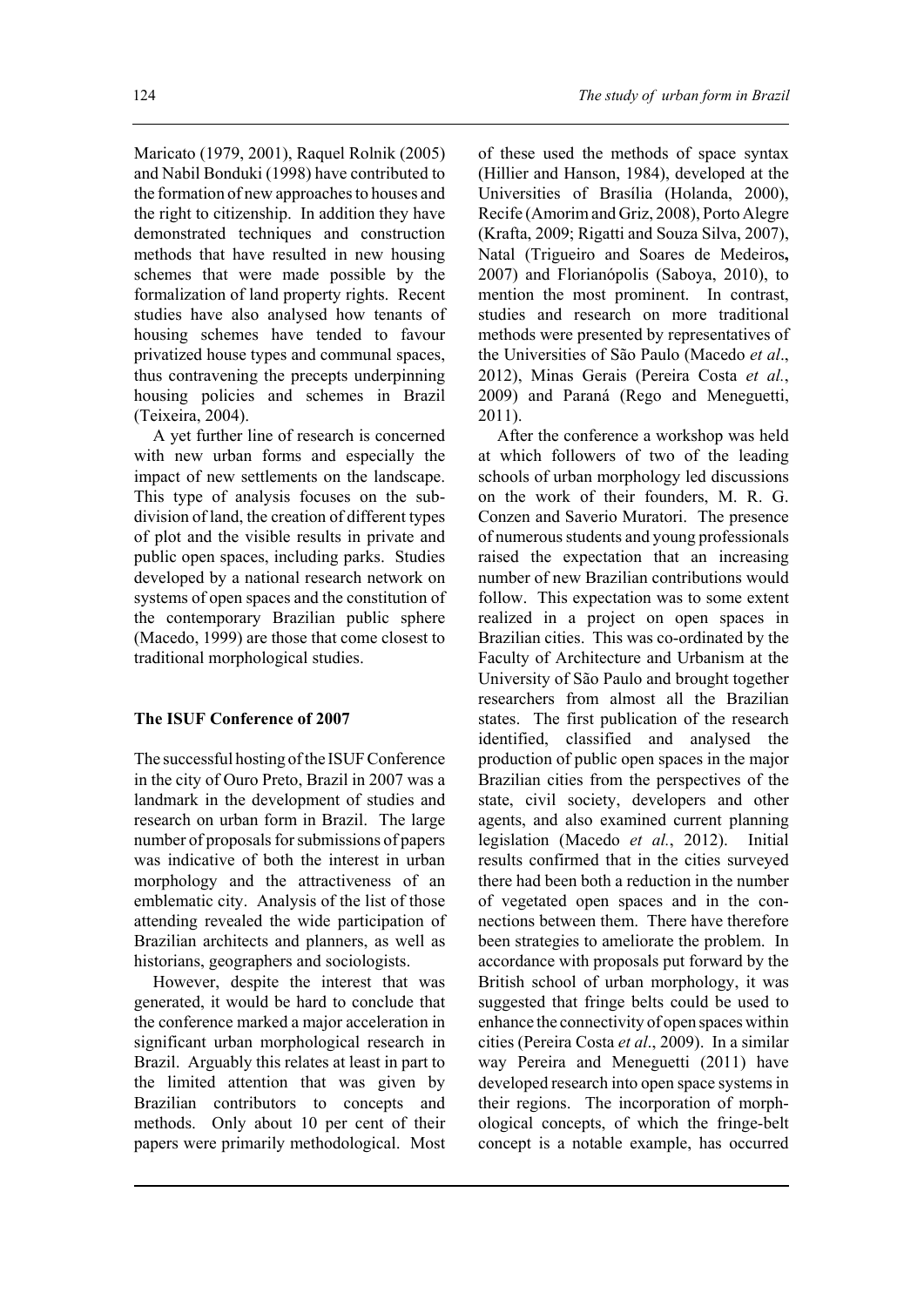largely in two ways: first by traditional morphological studies performed by groups in Maringá (Rego and Meneguetti, 2011), Curitiba (Rosaneli, 2011; Rosaneli and Shach-Pinsly, 2009), Uberlândia (Cocozza and Libera, 2012) and Belo Horizonte (Pereira Costa *et al*., 2009); and secondly, through detailed, mainly descriptive, studies of typologies of private open spaces and the subdivision of plots (Macedo *et al*., 2012). However, the large majority of studies of Brazilian cities do not satisfactorily incorporate morphological analysis.

#### **Conclusion**

In undertaking this review it has become apparent that few research projects in Brazil employ urban morphological concepts of the type that have tended to underpin research in influential parts of Europe. This may be partly explained by the content of different disciplines and the roles that those disciplines have played in the world community of urban morphologists. Geographers, for example, treat the understanding of urban space as primarily a contribution to geographical science, while architects and planners tend to apply their concepts to practical interventions within cities. The significant influence on Brazilian geography of the French school of quantitative geography, which has tended to concentrate on social, political and economic topics rather than urban form, is at least part of the explanation for the relatively small contribution of Brazilians to geographical urban morphology. Within architecture and urbanism the methods of space syntax are more prominent than what are regarded by many as the traditional methods of urban morphology. However, this survey of the study of urban form in Brazil has occurred at a time of major developments within urban morphology in the Portuguese-speaking world more generally. The findings described here, beginning with the antecedents of urban morphology as an organized field of knowledge and then expanding on its development mainly within the post-war period, may well

need substantial updating within a comparatively short time.

#### **Acknowledgements**

The authors acknowledge support received from the Fundação de Amparo à Pesquisa de Minas Gerais, the Conselho Nacional de Desenvolvimento Científico e Tecnológico, and the Coordenação de Aperfeiçoamento de Pessoal de Nível Superior.

#### **References**

- Abreu, M. de A. (1987) *Evolução urbana do Rio de Janeiro* (Zahar, Rio de Janeiro).
- Amorim Filho, O. B. and Sena Filho, N. (2007) *A morfologia das cidades médias* (Vieira, Goiânia).
- Amorim, L. and Griz, C. (eds) (2008) *Cidades: urbanismo, patrimônio e sociedade* (Editora Livro Rápido, Programa de Pós-Graduação em Desenvolvimento Urbano da Universidade Federal de Pernambuco, Recife) 297-326.
- Andrade, M. C. de (1963) *A terra e o homem no Nordeste* (Livraria Editora Ciências Humanas, São Paulo).
- Andrade, M. C. de (1976) *O processo de ocupação do espaço pernambucano* (Agência de Planejamento e Pesquisas de Pernambuco, Recife).
- Andrade, R. F. and Magalhães, B. de A. (1989) *Belo Horizonte: um espaço para a República* (Universidade Federal de Minas Gerais, Belo Horizonte).
- André, P. (2011) 'O olhar de Lúcio Costa para os telhados portugueses. Temporalidades', in *Curso de Pós-graduação do Departamento de História da Universidade Federal de Minas Gerais* (Universidade Federal de Minas Gerais, Belo Horizonte) 19-34.
- Aragão, S. M. L. de (2011) *Ensaio sobre a casa brasileira do século XIX* (Edgard Blucher, São Paulo).
- Aymonino, C. (1981) *O significado das cidades*  (Presença, Lisboa).
- Bley, L. (1982) '*Percepção do espaço urbano: o centro de Curitiba'*, unpublished MSc thesis, Universidade Estadual Paulista, São Paulo.
- Boltshauser, J. (1968) *Noções de evolução urbana nas Américas* (Escola de Arquitetura da Universidade de Minas Gerais, Belo Horizonte).
- Bonduki, N. G. (1998) *Origens da habitação social no Brasil – arquitetura moderna, lei de inquili-*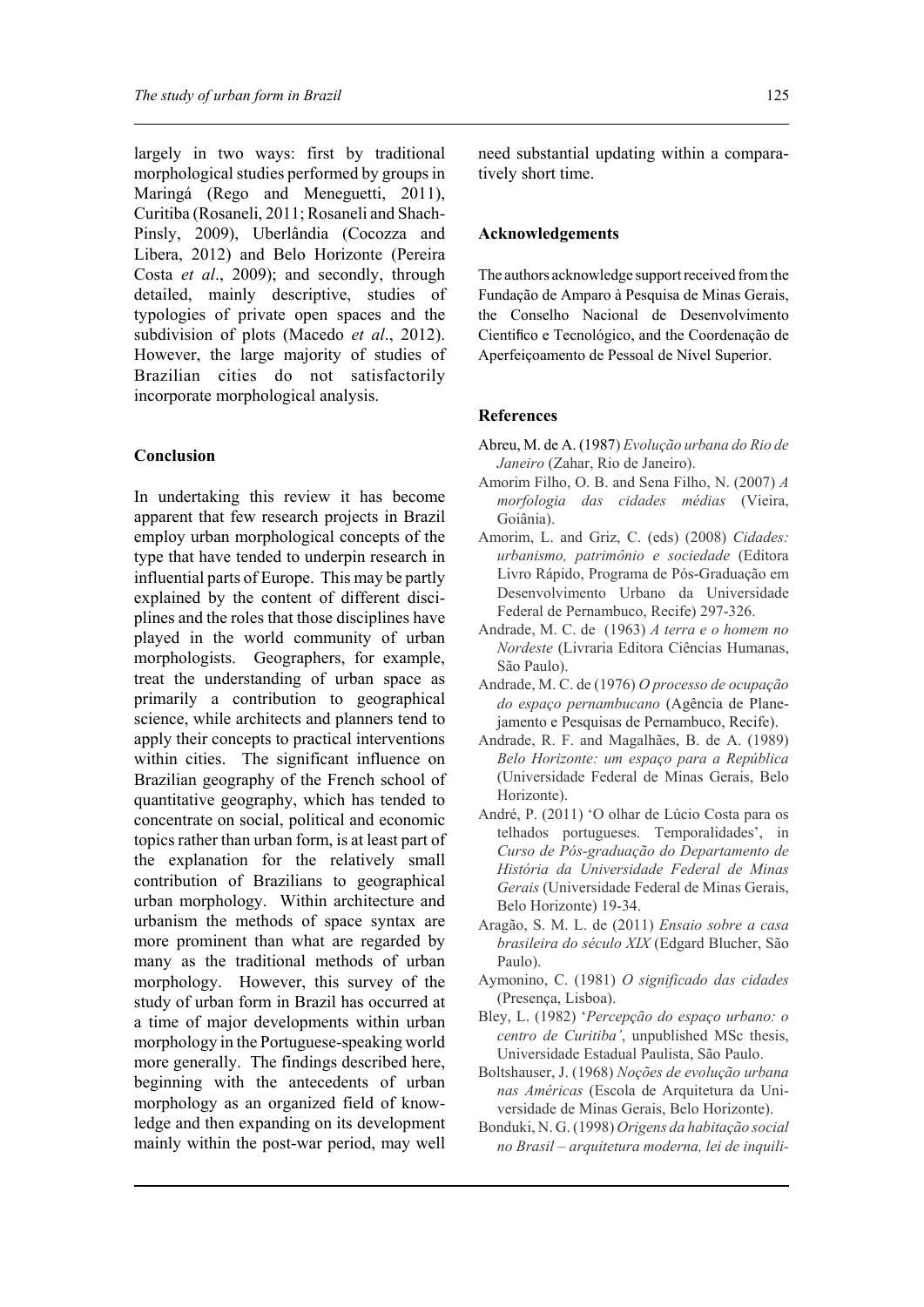*nato e difusão da casa própria* (Estação Liberdade, São Paulo).

- Buarque de Hollanda, S. (1936) *Raízes do Brasil* (Editora José Olympio, São Paulo).
- Burton, R. F. (1976) *Viagem do Rio de Janeiro a Morro Velho. Apresentação e notas de Mário Guimarães* (Editora Universidade de São Paulo, São Paulo).
- Cândido, A. (1995**) '**O significado de Raízes do Brasil', in Holanda, S. B. (ed.) *Raízes do Brasil* (Companhia das Letras, São Paulo) 9-24.
- Caniggia, G. and Maffei, G. L. (2001) *Architectural composition and building typology: interpreting basic building* (Alinea, Firenze).
- Castriota, L. B. (1998) *Arquitetura da modernidade* (Editora Universidade Federal de Minas Gerais**,** Belo Horizonte).
- Cocozza, G. de P. and Libera, I. D. (2012) 'Caracterização e sistematização dos fringe belts em Uberlândia', unpublished paper presented in VII Colóquio Quapá-Sel,Campo Grande, Brazil.
- Correa, R. L. A. (1989) *O espaço urbano* (Editora Ática, São Paulo).
- Costa, L. (1995) *Lúcio Costa: registro de uma vivência* (Empresa das Artes, São Paulo).
- Del Rio, V. (1990) *Introdução ao desenho urbano no processo de planejamento* (Pini, São Paulo).
- Delson, R. M. (1997) *Novas vilas para o Brasil Colônia – planejamento espacial e social no século XVIII* (Alva Cordis – Integrado de Ordenamento Territorial, Brasília).
- Freyre, G. (1933) *Casa-Grande e Senzala: formação da família brasileira sob o regime de economia patriarcal* (Maia and Schmidt, Rio de Janeiro).
- Freyre, G. (1936) *Sobrados e mocambos* (Companhia Editora Nacional, São Paulo).
- Gazzola, A. L. A. (2001) *Lembranças de uma vida feliz* (Fundação João Pinheiro, Centro de Estudos Históricos e Culturais, Belo Horizonte).
- Gunn, P. (2009) 'O paradigma de cidade-jardim na Vila Fabiana de reforma urbana', in Correia, T. de B. (ed.) *Philip Gunn: debates e proposições em arquitetura, urbanismo e território na era industrial* (Annablume, Fundação de Amparo à Pesquisa do Estado de São Paulo*,* São Paulo) 17-47.
- Hillier, B. and Hanson, J. (1984) *The social logic of space* (Cambridge University Press, Cambridge).
- Holanda, F. (2000) *O espaço de exceção* (Editora Universidade de Brasília, Brasília).
- Kohlsdorf, M. E. (1996) *A apreensão da forma da cidade* (Editora Universidade de Brasília, Brasília).
- Krafta, R. (1986) 'Desenho urbano e regulamentação urbanística', in Turkienicz, B. and Malta, M. (eds) *Desenho urbano*: *anais do II Seminário de Desenho Urbano* (Projeto, São Paulo) 19-25.
- Krafta, R. (2009) *Análise espacial urbana: aplicações na região metropolitana de Porto Alegre.* (Editora da Universidade Federal do Rio Grande do Sul, Porto Alegre).
- Lamas, J. M. R. G. (1993) *Morfologia urbana e desenho da cidade* (Dinalivro, Lisboa).
- Larkham, P. J. (2002) 'Misusing morphology', *Urban Morphology* 6, 95-7.
- Macedo, S. S. (1999) *Quadro do paisagismo no Brasil* (Editora da Universidade de São Paulo, São Paulo).
- Macedo, S. S., Galender, F C., Campos, A. C. A., Queiroga, E. F., Degreas, H. N. and Akamine, R. (2012) *Quadro dos sistemas de espaços livres nas cidades brasileiras* (Universidade de São Paulo, São Paulo).
- Machado, L. M. C. P. (1988) '*A Serra do Mar Paulista: um estudo de paisagem paulista'*, unpublished PhD thesis, Universidade Estadual Paulista, Brazil.
- Magalhães, S. and Ferraz, E. G. M. (2004) *Favela-Bairro: uma outra história da cidade do Rio de Janeiro* (Viver Cidades, Rio de Janeiro).
- Malta, F. J. N. C. (2007) 'O processo de elaboração do Plano Diretor Participativo de São Sebastião, litoral norte do Estado de São Paulo: um olhar acadêmico', unpublished paper presented to the Instituto Brasileiro de Direito Urbanístico, *Fórum de Direito Urbano e Ambiental*, São Paulo, 7-16.
- Manso, C. F. (2001) *Goiânia: uma concepção urbana, moderna e contemporânea – um certo olhar* (Manso, Goiânia).
- Marat-Mendes, T. and Oliveira, V. (2013) 'Urban planners in Portugal in the middle of the twentieth century: Étienne de Groër and Antão Almeida Garret', *Planning Perspectives* 28, 91- 111.
- Maricato, E. (ed.) (1979) *A produção capitalista da casa (e da cidade) no Brasil industrial* (Alfa Omega, São Paulo).
- Maricato, E. (2001) *Brasil, cidades: alternativas para a crise urbana* (Vozes, Petrópolis).
- Marx, M. de A. (1991) *Cidade no Brasil: terra de quem?* (Editora de Universidade de São Paulo, Fundação de Amparo à Pesquisa do Estado de São Paulo, São Paulo).
- Oliveira, L. de and Del Rio, V. (1996) *Percepção ambiental, a experiência brasileira* (Studio/ Nobel, São Paulo).